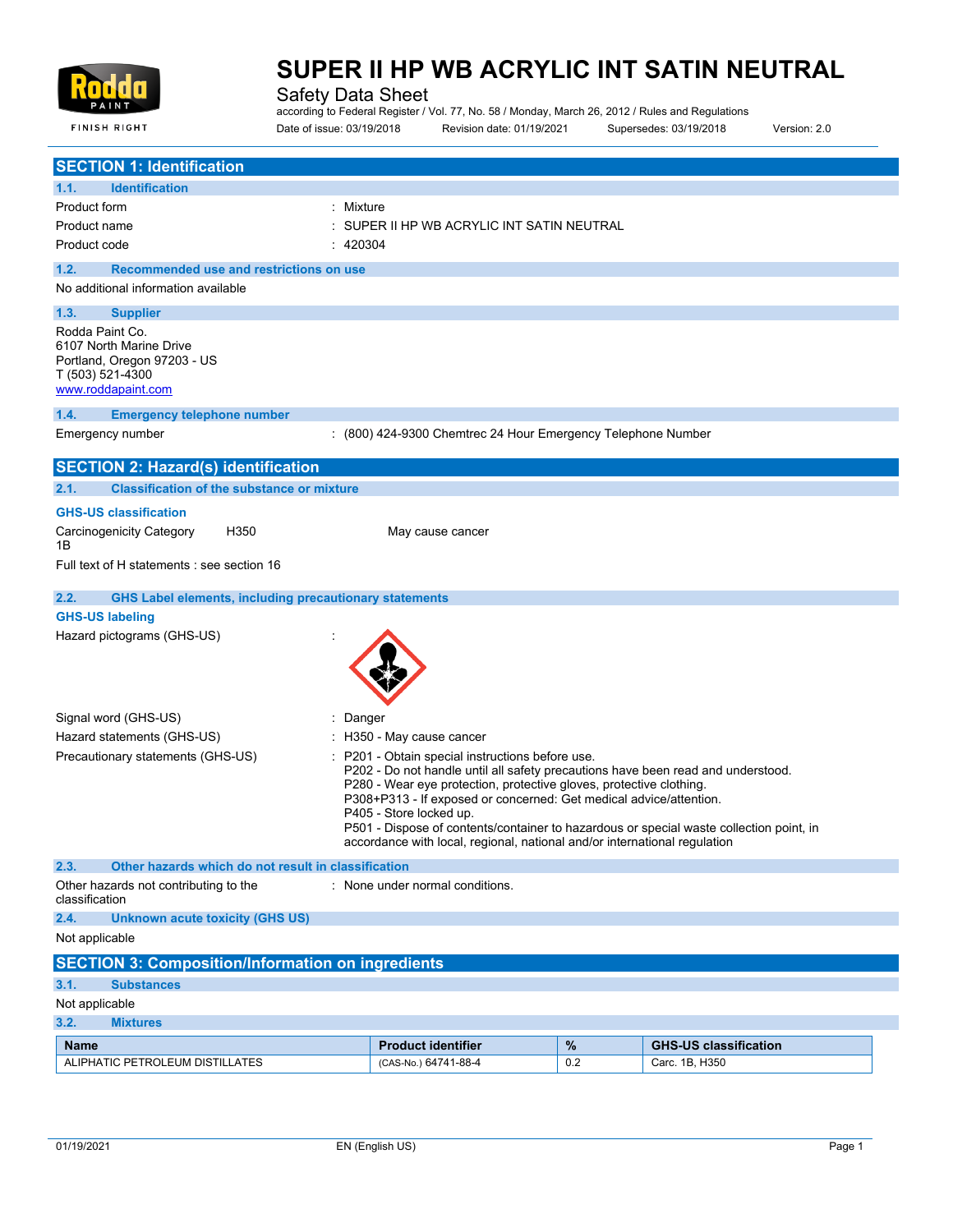Safety Data Sheet

according to Federal Register / Vol. 77, No. 58 / Monday, March 26, 2012 / Rules and Regulations

## Full text of hazard classes and H-statements : see section 16

| <b>Description of first aid measures</b><br>4.1.<br>: IF exposed or concerned: Get medical advice/attention.<br>First-aid measures general<br>First-aid measures after inhalation<br>: Remove person to fresh air and keep comfortable for breathing.<br>First-aid measures after skin contact<br>: Wash skin with plenty of water.<br>First-aid measures after eye contact<br>: Rinse eyes with water as a precaution.<br>: Call a poison center/doctor/physician if you feel unwell.<br>First-aid measures after ingestion<br>4.2.<br>Most important symptoms and effects (acute and delayed)<br>No additional information available<br>4.3.<br>Immediate medical attention and special treatment, if necessary<br>Treat symptomatically.<br><b>SECTION 5: Fire-fighting measures</b><br>Suitable (and unsuitable) extinguishing media<br>5.1.<br>Suitable extinguishing media<br>: Water spray. Dry powder. Foam. Carbon dioxide.<br>5.2.<br>Specific hazards arising from the chemical<br>: The product is non-reactive under normal conditions of use, storage and transport.<br>Reactivity<br>5.3.<br>Special protective equipment and precautions for fire-fighters<br>: Do not attempt to take action without suitable protective equipment. Self-contained breathing<br>Protection during firefighting<br>apparatus. Complete protective clothing.<br><b>SECTION 6: Accidental release measures</b><br>Personal precautions, protective equipment and emergency procedures<br>6.1.<br>6.1.1.<br>For non-emergency personnel<br>: Only qualified personnel equipped with suitable protective equipment may intervene.<br>Emergency procedures<br>6.1.2.<br>For emergency responders<br>: Do not attempt to take action without suitable protective equipment. For further information<br>Protective equipment<br>refer to section 8 "Exposure controls/personal protection".<br>6.2.<br><b>Environmental precautions</b><br>Avoid release to the environment. Notify authorities if product enters sewers or public waters.<br>Methods and material for containment and cleaning up<br>6.3.<br>: Take up liquid spill into absorbent material. Notify authorities if product enters sewers or public<br>Methods for cleaning up<br>waters.<br>Other information<br>: Dispose of materials or solid residues at an authorized site.<br>6.4.<br><b>Reference to other sections</b><br>For further information refer to section 13.<br><b>SECTION 7: Handling and storage</b><br><b>Precautions for safe handling</b><br>7.1.<br>Precautions for safe handling<br>: Ensure good ventilation of the work station. Obtain special instructions before use. Do not<br>handle until all safety precautions have been read and understood. Take all necessary<br>technical measures to avoid or minimize the release of the product on the workplace. Limit<br>quantities of product at the minimum necessary for handling and limit the number of exposed<br>workers. Provide local exhaust or general room ventilation. Wear personal protective<br>equipment. Floors, walls and other surfaces in the hazard area must be cleaned regularly.<br>Separate working clothes from town clothes. Launder separately. Do not eat, drink or smoke<br>Hygiene measures<br>when using this product. Always wash hands after handling the product.<br>7.2.<br>Conditions for safe storage, including any incompatibilities<br>Storage conditions<br>: Store locked up. Store in a well-ventilated place. Keep cool. | <b>SECTION 4: First-aid measures</b>                    |  |
|--------------------------------------------------------------------------------------------------------------------------------------------------------------------------------------------------------------------------------------------------------------------------------------------------------------------------------------------------------------------------------------------------------------------------------------------------------------------------------------------------------------------------------------------------------------------------------------------------------------------------------------------------------------------------------------------------------------------------------------------------------------------------------------------------------------------------------------------------------------------------------------------------------------------------------------------------------------------------------------------------------------------------------------------------------------------------------------------------------------------------------------------------------------------------------------------------------------------------------------------------------------------------------------------------------------------------------------------------------------------------------------------------------------------------------------------------------------------------------------------------------------------------------------------------------------------------------------------------------------------------------------------------------------------------------------------------------------------------------------------------------------------------------------------------------------------------------------------------------------------------------------------------------------------------------------------------------------------------------------------------------------------------------------------------------------------------------------------------------------------------------------------------------------------------------------------------------------------------------------------------------------------------------------------------------------------------------------------------------------------------------------------------------------------------------------------------------------------------------------------------------------------------------------------------------------------------------------------------------------------------------------------------------------------------------------------------------------------------------------------------------------------------------------------------------------------------------------------------------------------------------------------------------------------------------------------------------------------------------------------------------------------------------------------------------------------------------------------------------------------------------------------------------------------------------------------------------------------------------------------------------------------------------------------------------------------------------------------------------------------------------------------------------------------------------------------------------------------------------------------------------------|---------------------------------------------------------|--|
|                                                                                                                                                                                                                                                                                                                                                                                                                                                                                                                                                                                                                                                                                                                                                                                                                                                                                                                                                                                                                                                                                                                                                                                                                                                                                                                                                                                                                                                                                                                                                                                                                                                                                                                                                                                                                                                                                                                                                                                                                                                                                                                                                                                                                                                                                                                                                                                                                                                                                                                                                                                                                                                                                                                                                                                                                                                                                                                                                                                                                                                                                                                                                                                                                                                                                                                                                                                                                                                                                                              |                                                         |  |
|                                                                                                                                                                                                                                                                                                                                                                                                                                                                                                                                                                                                                                                                                                                                                                                                                                                                                                                                                                                                                                                                                                                                                                                                                                                                                                                                                                                                                                                                                                                                                                                                                                                                                                                                                                                                                                                                                                                                                                                                                                                                                                                                                                                                                                                                                                                                                                                                                                                                                                                                                                                                                                                                                                                                                                                                                                                                                                                                                                                                                                                                                                                                                                                                                                                                                                                                                                                                                                                                                                              |                                                         |  |
|                                                                                                                                                                                                                                                                                                                                                                                                                                                                                                                                                                                                                                                                                                                                                                                                                                                                                                                                                                                                                                                                                                                                                                                                                                                                                                                                                                                                                                                                                                                                                                                                                                                                                                                                                                                                                                                                                                                                                                                                                                                                                                                                                                                                                                                                                                                                                                                                                                                                                                                                                                                                                                                                                                                                                                                                                                                                                                                                                                                                                                                                                                                                                                                                                                                                                                                                                                                                                                                                                                              |                                                         |  |
|                                                                                                                                                                                                                                                                                                                                                                                                                                                                                                                                                                                                                                                                                                                                                                                                                                                                                                                                                                                                                                                                                                                                                                                                                                                                                                                                                                                                                                                                                                                                                                                                                                                                                                                                                                                                                                                                                                                                                                                                                                                                                                                                                                                                                                                                                                                                                                                                                                                                                                                                                                                                                                                                                                                                                                                                                                                                                                                                                                                                                                                                                                                                                                                                                                                                                                                                                                                                                                                                                                              |                                                         |  |
|                                                                                                                                                                                                                                                                                                                                                                                                                                                                                                                                                                                                                                                                                                                                                                                                                                                                                                                                                                                                                                                                                                                                                                                                                                                                                                                                                                                                                                                                                                                                                                                                                                                                                                                                                                                                                                                                                                                                                                                                                                                                                                                                                                                                                                                                                                                                                                                                                                                                                                                                                                                                                                                                                                                                                                                                                                                                                                                                                                                                                                                                                                                                                                                                                                                                                                                                                                                                                                                                                                              |                                                         |  |
|                                                                                                                                                                                                                                                                                                                                                                                                                                                                                                                                                                                                                                                                                                                                                                                                                                                                                                                                                                                                                                                                                                                                                                                                                                                                                                                                                                                                                                                                                                                                                                                                                                                                                                                                                                                                                                                                                                                                                                                                                                                                                                                                                                                                                                                                                                                                                                                                                                                                                                                                                                                                                                                                                                                                                                                                                                                                                                                                                                                                                                                                                                                                                                                                                                                                                                                                                                                                                                                                                                              |                                                         |  |
|                                                                                                                                                                                                                                                                                                                                                                                                                                                                                                                                                                                                                                                                                                                                                                                                                                                                                                                                                                                                                                                                                                                                                                                                                                                                                                                                                                                                                                                                                                                                                                                                                                                                                                                                                                                                                                                                                                                                                                                                                                                                                                                                                                                                                                                                                                                                                                                                                                                                                                                                                                                                                                                                                                                                                                                                                                                                                                                                                                                                                                                                                                                                                                                                                                                                                                                                                                                                                                                                                                              |                                                         |  |
|                                                                                                                                                                                                                                                                                                                                                                                                                                                                                                                                                                                                                                                                                                                                                                                                                                                                                                                                                                                                                                                                                                                                                                                                                                                                                                                                                                                                                                                                                                                                                                                                                                                                                                                                                                                                                                                                                                                                                                                                                                                                                                                                                                                                                                                                                                                                                                                                                                                                                                                                                                                                                                                                                                                                                                                                                                                                                                                                                                                                                                                                                                                                                                                                                                                                                                                                                                                                                                                                                                              |                                                         |  |
|                                                                                                                                                                                                                                                                                                                                                                                                                                                                                                                                                                                                                                                                                                                                                                                                                                                                                                                                                                                                                                                                                                                                                                                                                                                                                                                                                                                                                                                                                                                                                                                                                                                                                                                                                                                                                                                                                                                                                                                                                                                                                                                                                                                                                                                                                                                                                                                                                                                                                                                                                                                                                                                                                                                                                                                                                                                                                                                                                                                                                                                                                                                                                                                                                                                                                                                                                                                                                                                                                                              |                                                         |  |
|                                                                                                                                                                                                                                                                                                                                                                                                                                                                                                                                                                                                                                                                                                                                                                                                                                                                                                                                                                                                                                                                                                                                                                                                                                                                                                                                                                                                                                                                                                                                                                                                                                                                                                                                                                                                                                                                                                                                                                                                                                                                                                                                                                                                                                                                                                                                                                                                                                                                                                                                                                                                                                                                                                                                                                                                                                                                                                                                                                                                                                                                                                                                                                                                                                                                                                                                                                                                                                                                                                              |                                                         |  |
|                                                                                                                                                                                                                                                                                                                                                                                                                                                                                                                                                                                                                                                                                                                                                                                                                                                                                                                                                                                                                                                                                                                                                                                                                                                                                                                                                                                                                                                                                                                                                                                                                                                                                                                                                                                                                                                                                                                                                                                                                                                                                                                                                                                                                                                                                                                                                                                                                                                                                                                                                                                                                                                                                                                                                                                                                                                                                                                                                                                                                                                                                                                                                                                                                                                                                                                                                                                                                                                                                                              |                                                         |  |
|                                                                                                                                                                                                                                                                                                                                                                                                                                                                                                                                                                                                                                                                                                                                                                                                                                                                                                                                                                                                                                                                                                                                                                                                                                                                                                                                                                                                                                                                                                                                                                                                                                                                                                                                                                                                                                                                                                                                                                                                                                                                                                                                                                                                                                                                                                                                                                                                                                                                                                                                                                                                                                                                                                                                                                                                                                                                                                                                                                                                                                                                                                                                                                                                                                                                                                                                                                                                                                                                                                              |                                                         |  |
|                                                                                                                                                                                                                                                                                                                                                                                                                                                                                                                                                                                                                                                                                                                                                                                                                                                                                                                                                                                                                                                                                                                                                                                                                                                                                                                                                                                                                                                                                                                                                                                                                                                                                                                                                                                                                                                                                                                                                                                                                                                                                                                                                                                                                                                                                                                                                                                                                                                                                                                                                                                                                                                                                                                                                                                                                                                                                                                                                                                                                                                                                                                                                                                                                                                                                                                                                                                                                                                                                                              |                                                         |  |
|                                                                                                                                                                                                                                                                                                                                                                                                                                                                                                                                                                                                                                                                                                                                                                                                                                                                                                                                                                                                                                                                                                                                                                                                                                                                                                                                                                                                                                                                                                                                                                                                                                                                                                                                                                                                                                                                                                                                                                                                                                                                                                                                                                                                                                                                                                                                                                                                                                                                                                                                                                                                                                                                                                                                                                                                                                                                                                                                                                                                                                                                                                                                                                                                                                                                                                                                                                                                                                                                                                              |                                                         |  |
|                                                                                                                                                                                                                                                                                                                                                                                                                                                                                                                                                                                                                                                                                                                                                                                                                                                                                                                                                                                                                                                                                                                                                                                                                                                                                                                                                                                                                                                                                                                                                                                                                                                                                                                                                                                                                                                                                                                                                                                                                                                                                                                                                                                                                                                                                                                                                                                                                                                                                                                                                                                                                                                                                                                                                                                                                                                                                                                                                                                                                                                                                                                                                                                                                                                                                                                                                                                                                                                                                                              |                                                         |  |
|                                                                                                                                                                                                                                                                                                                                                                                                                                                                                                                                                                                                                                                                                                                                                                                                                                                                                                                                                                                                                                                                                                                                                                                                                                                                                                                                                                                                                                                                                                                                                                                                                                                                                                                                                                                                                                                                                                                                                                                                                                                                                                                                                                                                                                                                                                                                                                                                                                                                                                                                                                                                                                                                                                                                                                                                                                                                                                                                                                                                                                                                                                                                                                                                                                                                                                                                                                                                                                                                                                              |                                                         |  |
|                                                                                                                                                                                                                                                                                                                                                                                                                                                                                                                                                                                                                                                                                                                                                                                                                                                                                                                                                                                                                                                                                                                                                                                                                                                                                                                                                                                                                                                                                                                                                                                                                                                                                                                                                                                                                                                                                                                                                                                                                                                                                                                                                                                                                                                                                                                                                                                                                                                                                                                                                                                                                                                                                                                                                                                                                                                                                                                                                                                                                                                                                                                                                                                                                                                                                                                                                                                                                                                                                                              |                                                         |  |
|                                                                                                                                                                                                                                                                                                                                                                                                                                                                                                                                                                                                                                                                                                                                                                                                                                                                                                                                                                                                                                                                                                                                                                                                                                                                                                                                                                                                                                                                                                                                                                                                                                                                                                                                                                                                                                                                                                                                                                                                                                                                                                                                                                                                                                                                                                                                                                                                                                                                                                                                                                                                                                                                                                                                                                                                                                                                                                                                                                                                                                                                                                                                                                                                                                                                                                                                                                                                                                                                                                              |                                                         |  |
|                                                                                                                                                                                                                                                                                                                                                                                                                                                                                                                                                                                                                                                                                                                                                                                                                                                                                                                                                                                                                                                                                                                                                                                                                                                                                                                                                                                                                                                                                                                                                                                                                                                                                                                                                                                                                                                                                                                                                                                                                                                                                                                                                                                                                                                                                                                                                                                                                                                                                                                                                                                                                                                                                                                                                                                                                                                                                                                                                                                                                                                                                                                                                                                                                                                                                                                                                                                                                                                                                                              |                                                         |  |
|                                                                                                                                                                                                                                                                                                                                                                                                                                                                                                                                                                                                                                                                                                                                                                                                                                                                                                                                                                                                                                                                                                                                                                                                                                                                                                                                                                                                                                                                                                                                                                                                                                                                                                                                                                                                                                                                                                                                                                                                                                                                                                                                                                                                                                                                                                                                                                                                                                                                                                                                                                                                                                                                                                                                                                                                                                                                                                                                                                                                                                                                                                                                                                                                                                                                                                                                                                                                                                                                                                              |                                                         |  |
|                                                                                                                                                                                                                                                                                                                                                                                                                                                                                                                                                                                                                                                                                                                                                                                                                                                                                                                                                                                                                                                                                                                                                                                                                                                                                                                                                                                                                                                                                                                                                                                                                                                                                                                                                                                                                                                                                                                                                                                                                                                                                                                                                                                                                                                                                                                                                                                                                                                                                                                                                                                                                                                                                                                                                                                                                                                                                                                                                                                                                                                                                                                                                                                                                                                                                                                                                                                                                                                                                                              |                                                         |  |
|                                                                                                                                                                                                                                                                                                                                                                                                                                                                                                                                                                                                                                                                                                                                                                                                                                                                                                                                                                                                                                                                                                                                                                                                                                                                                                                                                                                                                                                                                                                                                                                                                                                                                                                                                                                                                                                                                                                                                                                                                                                                                                                                                                                                                                                                                                                                                                                                                                                                                                                                                                                                                                                                                                                                                                                                                                                                                                                                                                                                                                                                                                                                                                                                                                                                                                                                                                                                                                                                                                              |                                                         |  |
|                                                                                                                                                                                                                                                                                                                                                                                                                                                                                                                                                                                                                                                                                                                                                                                                                                                                                                                                                                                                                                                                                                                                                                                                                                                                                                                                                                                                                                                                                                                                                                                                                                                                                                                                                                                                                                                                                                                                                                                                                                                                                                                                                                                                                                                                                                                                                                                                                                                                                                                                                                                                                                                                                                                                                                                                                                                                                                                                                                                                                                                                                                                                                                                                                                                                                                                                                                                                                                                                                                              |                                                         |  |
|                                                                                                                                                                                                                                                                                                                                                                                                                                                                                                                                                                                                                                                                                                                                                                                                                                                                                                                                                                                                                                                                                                                                                                                                                                                                                                                                                                                                                                                                                                                                                                                                                                                                                                                                                                                                                                                                                                                                                                                                                                                                                                                                                                                                                                                                                                                                                                                                                                                                                                                                                                                                                                                                                                                                                                                                                                                                                                                                                                                                                                                                                                                                                                                                                                                                                                                                                                                                                                                                                                              |                                                         |  |
|                                                                                                                                                                                                                                                                                                                                                                                                                                                                                                                                                                                                                                                                                                                                                                                                                                                                                                                                                                                                                                                                                                                                                                                                                                                                                                                                                                                                                                                                                                                                                                                                                                                                                                                                                                                                                                                                                                                                                                                                                                                                                                                                                                                                                                                                                                                                                                                                                                                                                                                                                                                                                                                                                                                                                                                                                                                                                                                                                                                                                                                                                                                                                                                                                                                                                                                                                                                                                                                                                                              |                                                         |  |
|                                                                                                                                                                                                                                                                                                                                                                                                                                                                                                                                                                                                                                                                                                                                                                                                                                                                                                                                                                                                                                                                                                                                                                                                                                                                                                                                                                                                                                                                                                                                                                                                                                                                                                                                                                                                                                                                                                                                                                                                                                                                                                                                                                                                                                                                                                                                                                                                                                                                                                                                                                                                                                                                                                                                                                                                                                                                                                                                                                                                                                                                                                                                                                                                                                                                                                                                                                                                                                                                                                              |                                                         |  |
|                                                                                                                                                                                                                                                                                                                                                                                                                                                                                                                                                                                                                                                                                                                                                                                                                                                                                                                                                                                                                                                                                                                                                                                                                                                                                                                                                                                                                                                                                                                                                                                                                                                                                                                                                                                                                                                                                                                                                                                                                                                                                                                                                                                                                                                                                                                                                                                                                                                                                                                                                                                                                                                                                                                                                                                                                                                                                                                                                                                                                                                                                                                                                                                                                                                                                                                                                                                                                                                                                                              |                                                         |  |
|                                                                                                                                                                                                                                                                                                                                                                                                                                                                                                                                                                                                                                                                                                                                                                                                                                                                                                                                                                                                                                                                                                                                                                                                                                                                                                                                                                                                                                                                                                                                                                                                                                                                                                                                                                                                                                                                                                                                                                                                                                                                                                                                                                                                                                                                                                                                                                                                                                                                                                                                                                                                                                                                                                                                                                                                                                                                                                                                                                                                                                                                                                                                                                                                                                                                                                                                                                                                                                                                                                              |                                                         |  |
|                                                                                                                                                                                                                                                                                                                                                                                                                                                                                                                                                                                                                                                                                                                                                                                                                                                                                                                                                                                                                                                                                                                                                                                                                                                                                                                                                                                                                                                                                                                                                                                                                                                                                                                                                                                                                                                                                                                                                                                                                                                                                                                                                                                                                                                                                                                                                                                                                                                                                                                                                                                                                                                                                                                                                                                                                                                                                                                                                                                                                                                                                                                                                                                                                                                                                                                                                                                                                                                                                                              |                                                         |  |
|                                                                                                                                                                                                                                                                                                                                                                                                                                                                                                                                                                                                                                                                                                                                                                                                                                                                                                                                                                                                                                                                                                                                                                                                                                                                                                                                                                                                                                                                                                                                                                                                                                                                                                                                                                                                                                                                                                                                                                                                                                                                                                                                                                                                                                                                                                                                                                                                                                                                                                                                                                                                                                                                                                                                                                                                                                                                                                                                                                                                                                                                                                                                                                                                                                                                                                                                                                                                                                                                                                              |                                                         |  |
|                                                                                                                                                                                                                                                                                                                                                                                                                                                                                                                                                                                                                                                                                                                                                                                                                                                                                                                                                                                                                                                                                                                                                                                                                                                                                                                                                                                                                                                                                                                                                                                                                                                                                                                                                                                                                                                                                                                                                                                                                                                                                                                                                                                                                                                                                                                                                                                                                                                                                                                                                                                                                                                                                                                                                                                                                                                                                                                                                                                                                                                                                                                                                                                                                                                                                                                                                                                                                                                                                                              |                                                         |  |
|                                                                                                                                                                                                                                                                                                                                                                                                                                                                                                                                                                                                                                                                                                                                                                                                                                                                                                                                                                                                                                                                                                                                                                                                                                                                                                                                                                                                                                                                                                                                                                                                                                                                                                                                                                                                                                                                                                                                                                                                                                                                                                                                                                                                                                                                                                                                                                                                                                                                                                                                                                                                                                                                                                                                                                                                                                                                                                                                                                                                                                                                                                                                                                                                                                                                                                                                                                                                                                                                                                              |                                                         |  |
|                                                                                                                                                                                                                                                                                                                                                                                                                                                                                                                                                                                                                                                                                                                                                                                                                                                                                                                                                                                                                                                                                                                                                                                                                                                                                                                                                                                                                                                                                                                                                                                                                                                                                                                                                                                                                                                                                                                                                                                                                                                                                                                                                                                                                                                                                                                                                                                                                                                                                                                                                                                                                                                                                                                                                                                                                                                                                                                                                                                                                                                                                                                                                                                                                                                                                                                                                                                                                                                                                                              |                                                         |  |
|                                                                                                                                                                                                                                                                                                                                                                                                                                                                                                                                                                                                                                                                                                                                                                                                                                                                                                                                                                                                                                                                                                                                                                                                                                                                                                                                                                                                                                                                                                                                                                                                                                                                                                                                                                                                                                                                                                                                                                                                                                                                                                                                                                                                                                                                                                                                                                                                                                                                                                                                                                                                                                                                                                                                                                                                                                                                                                                                                                                                                                                                                                                                                                                                                                                                                                                                                                                                                                                                                                              |                                                         |  |
|                                                                                                                                                                                                                                                                                                                                                                                                                                                                                                                                                                                                                                                                                                                                                                                                                                                                                                                                                                                                                                                                                                                                                                                                                                                                                                                                                                                                                                                                                                                                                                                                                                                                                                                                                                                                                                                                                                                                                                                                                                                                                                                                                                                                                                                                                                                                                                                                                                                                                                                                                                                                                                                                                                                                                                                                                                                                                                                                                                                                                                                                                                                                                                                                                                                                                                                                                                                                                                                                                                              |                                                         |  |
|                                                                                                                                                                                                                                                                                                                                                                                                                                                                                                                                                                                                                                                                                                                                                                                                                                                                                                                                                                                                                                                                                                                                                                                                                                                                                                                                                                                                                                                                                                                                                                                                                                                                                                                                                                                                                                                                                                                                                                                                                                                                                                                                                                                                                                                                                                                                                                                                                                                                                                                                                                                                                                                                                                                                                                                                                                                                                                                                                                                                                                                                                                                                                                                                                                                                                                                                                                                                                                                                                                              |                                                         |  |
|                                                                                                                                                                                                                                                                                                                                                                                                                                                                                                                                                                                                                                                                                                                                                                                                                                                                                                                                                                                                                                                                                                                                                                                                                                                                                                                                                                                                                                                                                                                                                                                                                                                                                                                                                                                                                                                                                                                                                                                                                                                                                                                                                                                                                                                                                                                                                                                                                                                                                                                                                                                                                                                                                                                                                                                                                                                                                                                                                                                                                                                                                                                                                                                                                                                                                                                                                                                                                                                                                                              | <b>SECTION 8: Exposure controls/personal protection</b> |  |
| 8.1.<br><b>Control parameters</b>                                                                                                                                                                                                                                                                                                                                                                                                                                                                                                                                                                                                                                                                                                                                                                                                                                                                                                                                                                                                                                                                                                                                                                                                                                                                                                                                                                                                                                                                                                                                                                                                                                                                                                                                                                                                                                                                                                                                                                                                                                                                                                                                                                                                                                                                                                                                                                                                                                                                                                                                                                                                                                                                                                                                                                                                                                                                                                                                                                                                                                                                                                                                                                                                                                                                                                                                                                                                                                                                            |                                                         |  |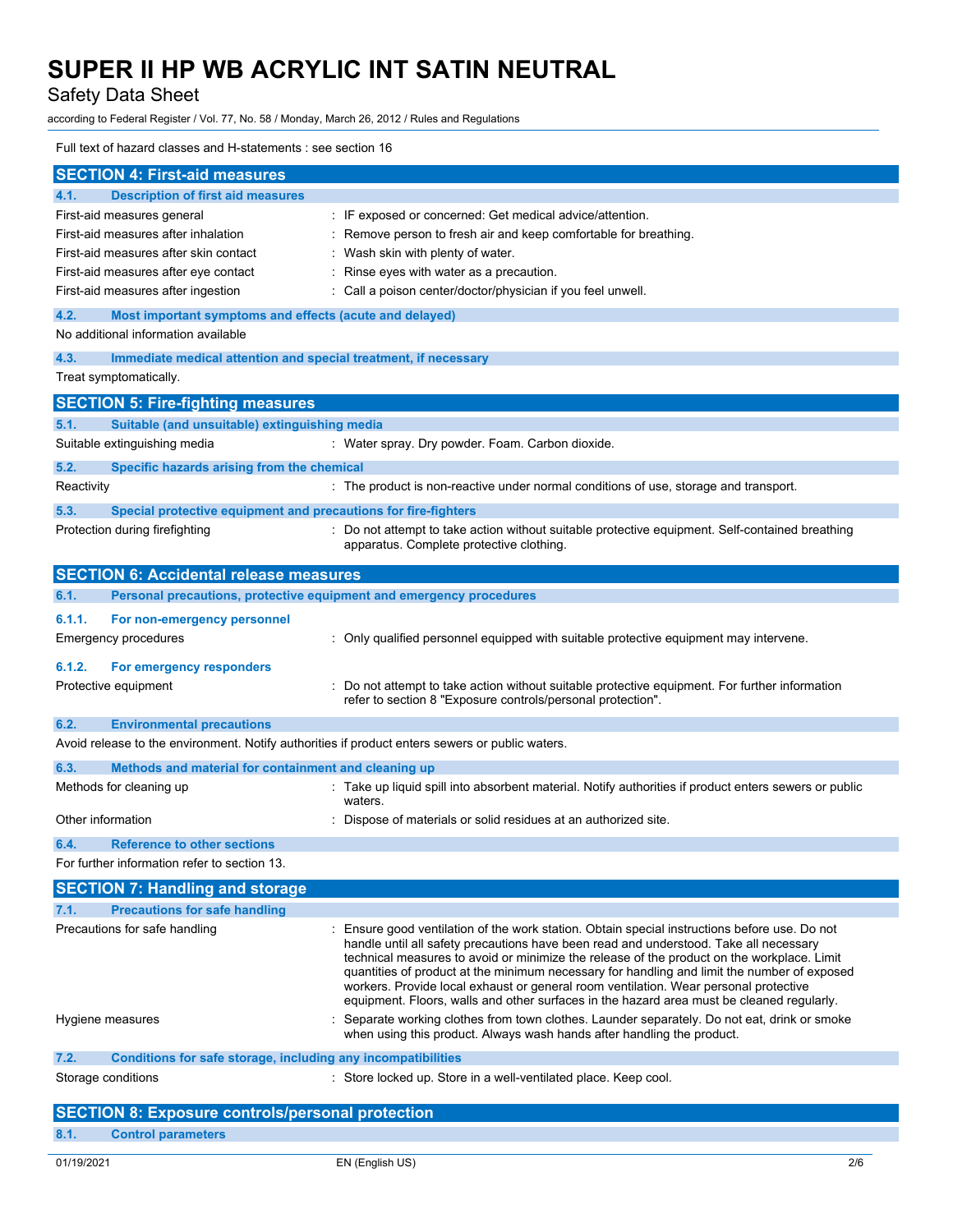Safety Data Sheet

according to Federal Register / Vol. 77, No. 58 / Monday, March 26, 2012 / Rules and Regulations

# **ALIPHATIC PETROLEUM DISTILLATES (64741-88-4)**

Not applicable

## **8.2. Appropriate engineering controls**

Appropriate engineering controls : Ensure good ventilation of the work station.

Environmental exposure controls : Avoid release to the environment.

## **8.3. Individual protection measures/Personal protective equipment**

### **Hand protection:**

Protective gloves

## **Eye protection:**

Safety glasses

## **Skin and body protection:**

Wear suitable protective clothing

#### **Respiratory protection:**

Wear respiratory protection.

| <b>SECTION 9: Physical and chemical properties</b>            |                     |
|---------------------------------------------------------------|---------------------|
| 9.1.<br>Information on basic physical and chemical properties |                     |
| Physical state                                                | : Liquid            |
| Color                                                         | clear               |
| Odor                                                          | $:$ mild            |
| Odor threshold                                                | No data available   |
| рH                                                            | $8.5 - 9.5$         |
| Melting point                                                 | Not applicable      |
| Freezing point                                                | No data available   |
| Boiling point                                                 | No data available   |
| Flash point                                                   | : $> 100 °C$        |
| Relative evaporation rate (butyl acetate=1)                   | : No data available |
| Flammability (solid, gas)                                     | Not applicable.     |
| Vapor pressure                                                | No data available   |
| Relative vapor density at 20 °C                               | No data available   |
| Specific gravity                                              | No data available   |
| Specific gravity / density                                    | 10.98 lb/gal        |
| Solubility                                                    | No data available   |
| Log Pow                                                       | No data available   |
| Auto-ignition temperature                                     | No data available   |
| Decomposition temperature                                     | No data available   |
| Viscosity, kinematic                                          | No data available   |
| Viscosity, dynamic                                            | No data available   |
| <b>Explosion limits</b>                                       | No data available   |
| <b>Explosive properties</b>                                   | No data available   |
| Oxidizing properties                                          | : No data available |
| 9.2.<br><b>Other information</b>                              |                     |

No additional information available

## **SECTION 10: Stability and reactivity**

**10.1. Reactivity**

The product is non-reactive under normal conditions of use, storage and transport.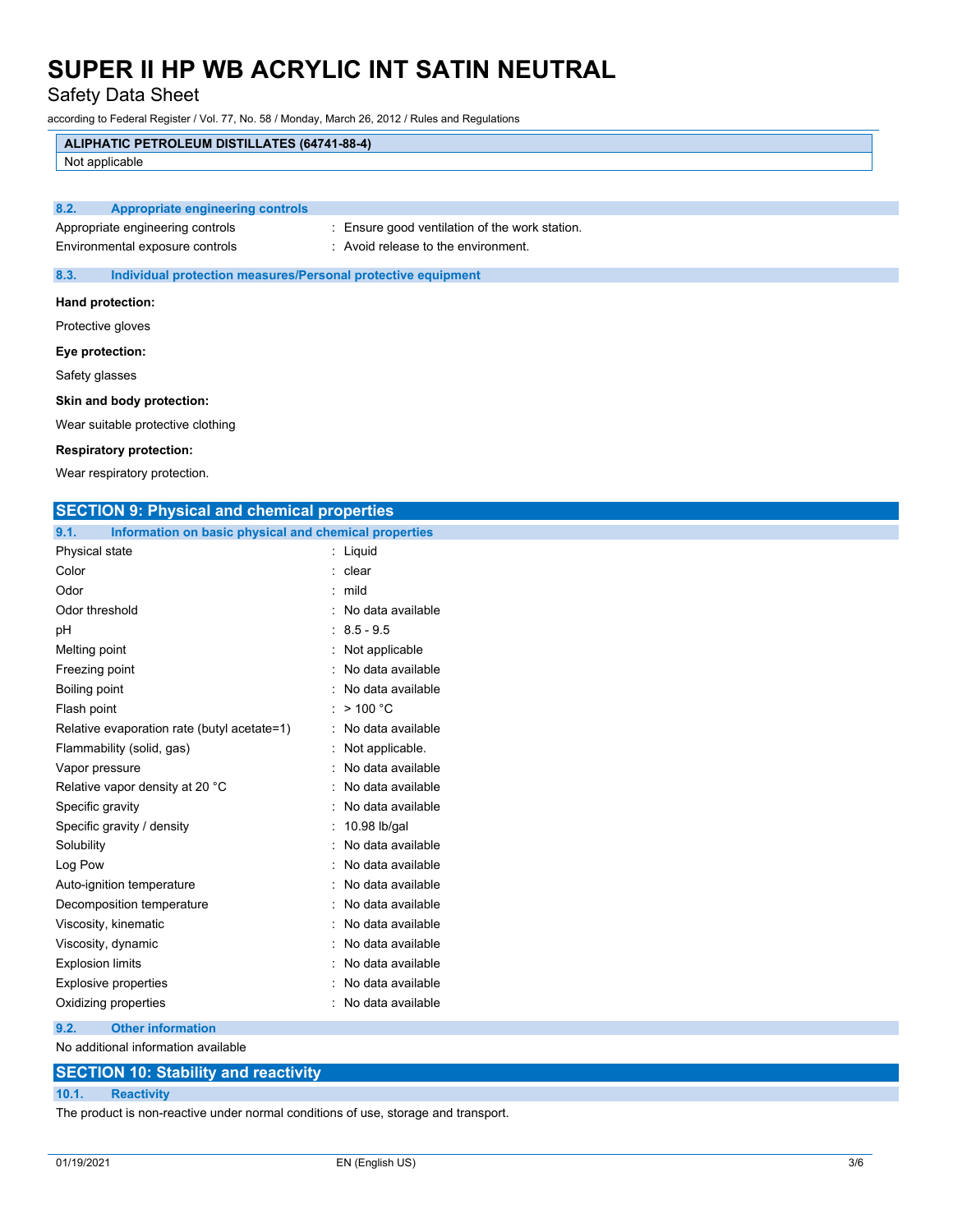# Safety Data Sheet

according to Federal Register / Vol. 77, No. 58 / Monday, March 26, 2012 / Rules and Regulations

| 10.2. | <b>Chemical stability</b>                                               |  |  |  |
|-------|-------------------------------------------------------------------------|--|--|--|
|       | Stable under normal conditions.                                         |  |  |  |
| 10.3. | <b>Possibility of hazardous reactions</b>                               |  |  |  |
|       | No dangerous reactions known under normal conditions of use.            |  |  |  |
| 10.4. | <b>Conditions to avoid</b>                                              |  |  |  |
|       | None under recommended storage and handling conditions (see section 7). |  |  |  |
| 10.5. | Incompatible materials                                                  |  |  |  |
|       | No additional information available                                     |  |  |  |
| 10.6. | <b>Hazardous decomposition products</b>                                 |  |  |  |

Under normal conditions of storage and use, hazardous decomposition products should not be produced. Thermal decomposition generates : Carbon dioxide. Carbon monoxide. fume.

| <b>SECTION 11: Toxicological information</b>          |                                                 |  |  |
|-------------------------------------------------------|-------------------------------------------------|--|--|
| 11.1.<br>Information on toxicological effects         |                                                 |  |  |
| Acute toxicity                                        | : Not classified                                |  |  |
| <b>ALIPHATIC PETROLEUM DISTILLATES (64741-88-4)</b>   |                                                 |  |  |
| LD50 oral rat                                         | > 5000 mg/kg                                    |  |  |
| LD50 dermal rabbit                                    | > 2000 mg/kg                                    |  |  |
| LC50 inhalation rat (mg/l)                            | $>$ 5530 mg/m <sup>3</sup> (Exposure time: 4 h) |  |  |
| Skin corrosion/irritation                             | : Not classified                                |  |  |
|                                                       | pH: 8.5 - 9.5                                   |  |  |
| Serious eye damage/irritation                         | : Not classified                                |  |  |
|                                                       | pH: 8.5 - 9.5                                   |  |  |
| Respiratory or skin sensitization                     | : Not classified                                |  |  |
| Germ cell mutagenicity                                | : Not classified                                |  |  |
| Carcinogenicity                                       | : May cause cancer.                             |  |  |
| Reproductive toxicity                                 | : Not classified                                |  |  |
| Specific target organ toxicity – single exposure      | : Not classified                                |  |  |
| Specific target organ toxicity – repeated<br>exposure | : Not classified                                |  |  |
| Aspiration hazard                                     | : Not classified                                |  |  |

| <b>SECTION 12: Ecological information</b>    |                                                                                                                            |  |  |
|----------------------------------------------|----------------------------------------------------------------------------------------------------------------------------|--|--|
| 12.1.<br><b>Toxicity</b>                     |                                                                                                                            |  |  |
| Ecology - general                            | : The product is not considered harmful to aquatic organisms nor to cause long-term adverse<br>effects in the environment. |  |  |
| ALIPHATIC PETROLEUM DISTILLATES (64741-88-4) |                                                                                                                            |  |  |
| LC50 fish 1                                  | > 5000 mg/l (Exposure time: 96 h - Species: Oncorhynchus mykiss)                                                           |  |  |

|                                     | EC50 Daphnia 1                       | > 1000 mg/l (Exposure time: 48 h - Species: Daphnia magna) |  |  |
|-------------------------------------|--------------------------------------|------------------------------------------------------------|--|--|
| 12.2.                               | <b>Persistence and degradability</b> |                                                            |  |  |
|                                     | No additional information available  |                                                            |  |  |
|                                     |                                      |                                                            |  |  |
| 12.3.                               | <b>Bioaccumulative potential</b>     |                                                            |  |  |
|                                     | No additional information available  |                                                            |  |  |
| 12.4.                               | <b>Mobility in soil</b>              |                                                            |  |  |
| No additional information available |                                      |                                                            |  |  |
|                                     |                                      |                                                            |  |  |
| 12.5.                               | <b>Other adverse effects</b>         |                                                            |  |  |

No additional information available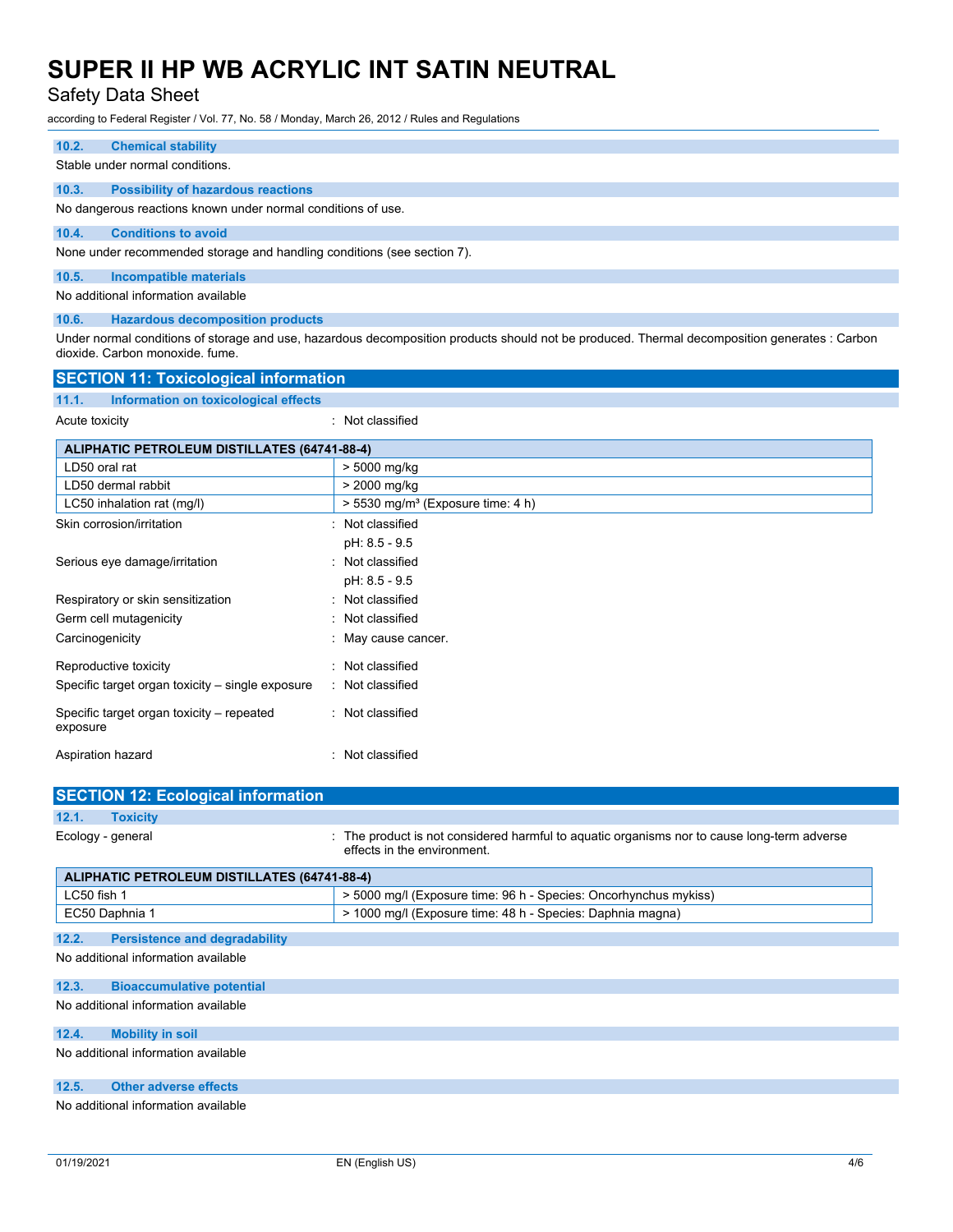local regulations.

Safety Data Sheet

according to Federal Register / Vol. 77, No. 58 / Monday, March 26, 2012 / Rules and Regulations

# **SECTION 13: Disposal considerations**

### **13.1. Disposal methods**

- 
- 
- Waste treatment methods : Dispose of contents/container in accordance with licensed collector's sorting instructions. Product/Packaging disposal recommendations : Avoid release to the environment. Discharging into rivers and drains is forbidden. Dispose of contents/container to hazardous or special waste collection point in accordance with state and
- **SECTION 14: Transport information**

## **Department of Transportation (DOT)**

In accordance with DOT

Not applicable

**Transportation of Dangerous Goods**

Not applicable

**Transport by sea**

Not applicable

**Air transport**

Not applicable

## **SECTION 15: Regulatory information**

**15.1. US Federal regulations**

## **ALIPHATIC PETROLEUM DISTILLATES (64741-88-4)**

Listed on the United States TSCA (Toxic Substances Control Act) inventory

## **15.2. International regulations**

#### **CANADA**

### **ALIPHATIC PETROLEUM DISTILLATES (64741-88-4)**

Listed on the Canadian DSL (Domestic Substances List) inventory.

**EU-Regulations**

### **ALIPHATIC PETROLEUM DISTILLATES (64741-88-4)**

Listed on the EEC inventory EINECS (European Inventory of Existing Commercial Chemical Substances) substances.

### **National regulations**

### **ALIPHATIC PETROLEUM DISTILLATES (64741-88-4)**

Listed on the AICS (the Australian Inventory of Chemical Substances)

Listed on Inventory of Existing Chemical Substances (IECSC)

Listed on the Korean ECL (Existing Chemical List) inventory.

Listed on New Zealand - Inventory of Chemicals (NZIoC)

- Listed on Inventory of Chemicals and Chemical Substances (PICCS)
- Listed on INSQ (Mexican National Inventory of Chemical Substances) Listed on the TCSI (Taiwan Chemical Substance Inventory)

## **15.3. US State regulations**

California Proposition 65 - This product does not contain any substances known to the state of California to cause cancer and/or reproductive harm

| <b>SECTION 16: Other information</b> |               |                  |  |  |
|--------------------------------------|---------------|------------------|--|--|
|                                      | Revision date | : 01/19/2021     |  |  |
| Full text of H-phrases:              |               |                  |  |  |
|                                      | H350          | May cause cancer |  |  |
|                                      |               |                  |  |  |